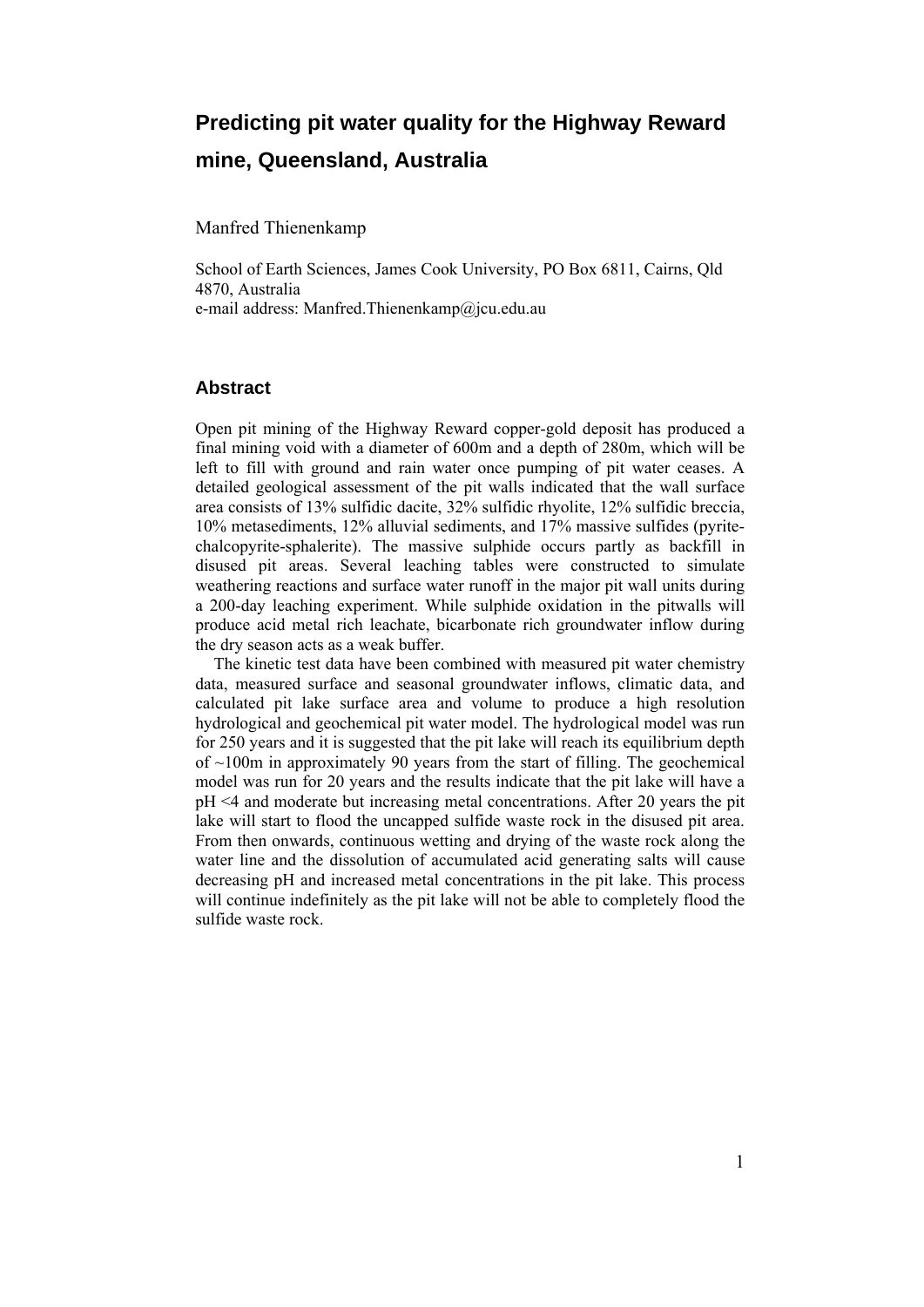## **1 Introduction**

The possibility to economically mine low-grade, big volume ore deposits will lead to an increasing number of open mining voids in the next 20 years (Stoddart 1997). The range of realistic end-use options is limited for a specific mining void; thus many pits in Australia remain unfilled. Most of these voids flood once pumping is discontinued, and the water of the final mining void interacts with the local groundwater. In most of inland Australia, water for human consumption and livestock largely comes from groundwater resources. Hence, the prediction of final mining void hydrology and water quality is of growing importance as the mining industry increases open pit mining and more open pits undergo closure. Several physical and chemical processes thereby appear to determine the water quality of open pit lakes and surrounding aquifers. In particular, weathering reactions in pit walls and wastes draining into the pit have been identified as the key processes (Eary 1998, 1999; Shevenell 2000; Heikkinen et al. 2002). However, most studies lack the resolution to accurately predict the water quality in a developing open pit. Thus, this case study aims to predict the future water quality of an open pit environment using computational modelling in combination with detailed climatic, hydrological, hydrogeochemical, geochemical and mineralogical data.

# **2 Physiography**

The Highway Reward copper-gold deposit is located at  $20^{\circ}22'$  S and  $146^{\circ}12'$  E, approximately 35km southwest of Charters Towers, Queensland, Australia. The open pit is situated in a subtropical region with distinct dry and wet seasons. The average annual rainfall of 650mm occurs mainly as high intensity rainfall events between November and April.

# **3 Geology**

The deposit is located in the Late Cambrian Mount Windsor volcanics and is as such part of the Late Cambrian - Early Ordovician volcano-sedimentary Seventy Mile Range Group (Henderson 1986). Together with the underlying Puddler Creek Formation and the overlying Trooper Creek Formation the Seventy Mile Range Group forms a succession of andesitic pillow lavas, rhyolites, dacites and interbedded, epiclastic, deep-marine sediments (Henderson 1986; Beams et al. 1990).

The mineralisation occurs mainly in the form of almost vertical massive sulfide lenses and is thought to be of submarine, exhalative origin (Henderson 1986). Weathering of the orebody and the surrounding host rock is variable, ranging from 10m to 70m in the Highway section and to a depth of 120m in the Reward section (Kevin Rosengren & Associates Pty Ltd 1998).

In the east the deposit is partly overlain by 40m thick Tertiary sediments, the Campaspe beds. This regional cover sequence of coarse conglomerate, ferruginous clay and silt is in places more than 100m thick, filling palaeochannels and hosting numerous groundwater reservoirs (Pitt 1988).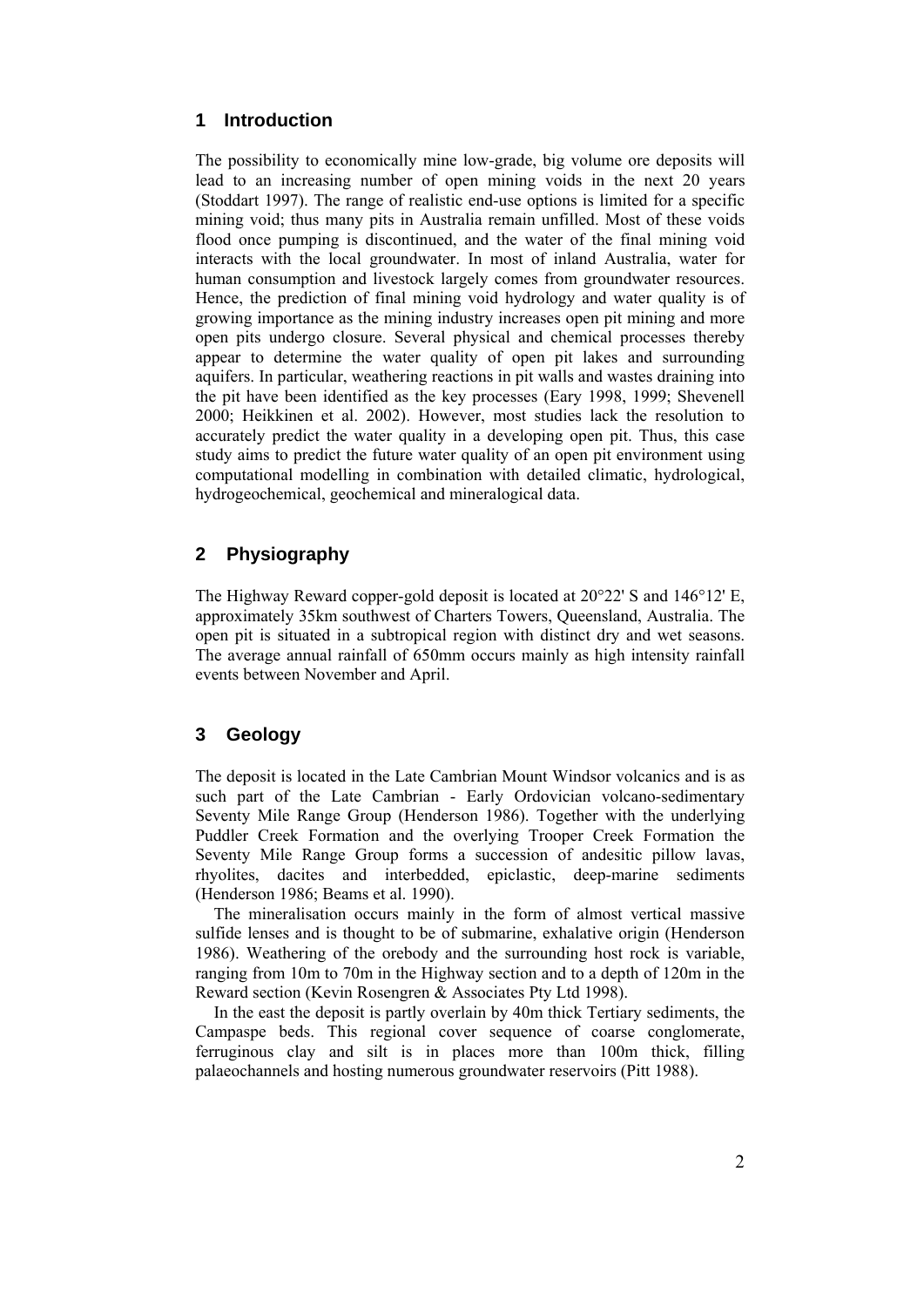## **4 Mining history**

Mining of the deposit for gold commenced in 1979 as a small open cut operation, which produced 22 kg of Gold until its closure in 1983. Extensive exploration in the 1980's located two separate massive sulfide Cu-Au orebodies at depth below the former workings. Subsequent development and mining of these resources resulted in the 150m deep Reward pit and later in the intersecting 280m deep Highway pit. Processing of the extracted ore was done off site, 100km from the Highway Reward mine. Therefore, only remnants of a small and shallow cyanide tailings dam, which was operating from 1979 to 1983 exist on site.

Much of the waste rock is stored in two separate waste rock dumps. The older dump, containing material from the Reward pit, is capped and revegetated. The younger dump which, after cessation of open pit mining in April 2002, is now in the rehabilitation stage, contains waste rock from the Highway pit.

Mining by underground method still continuous at the site. The final void has a diameter of 600m and will be left to fill with groundwater and surface water once pumping ceases.

During the 2000/2001 wet season a major rock-slip occurred, destroying the haul road at the western section of the Highway pit. As a consequence, a second pit access was constructed by partly backfilling the remaining Reward pit with massive sulfide waste rock from the floor of the Highway void (Fig. 1).

Previous studies (GHD 1999) concluded that partly backfilling the pit would have no detrimental impact on the water quality of the final pit lake, albeit it would take 83 years for the water level to reach equilibrium and to cover the backfilled waste rock completely.



**Fig. 1** Cross section through the Highway Reward pit (no vertical exaggeration)

### **5 Materials and Methods**

### **Pit wall surfaces**

Weathering of wall-rocks releases constituents to surface waters, which ultimately influence the water quality in the final pit lake. Hence, it is necessary to accurately determine the relative surface area of each individual rock unit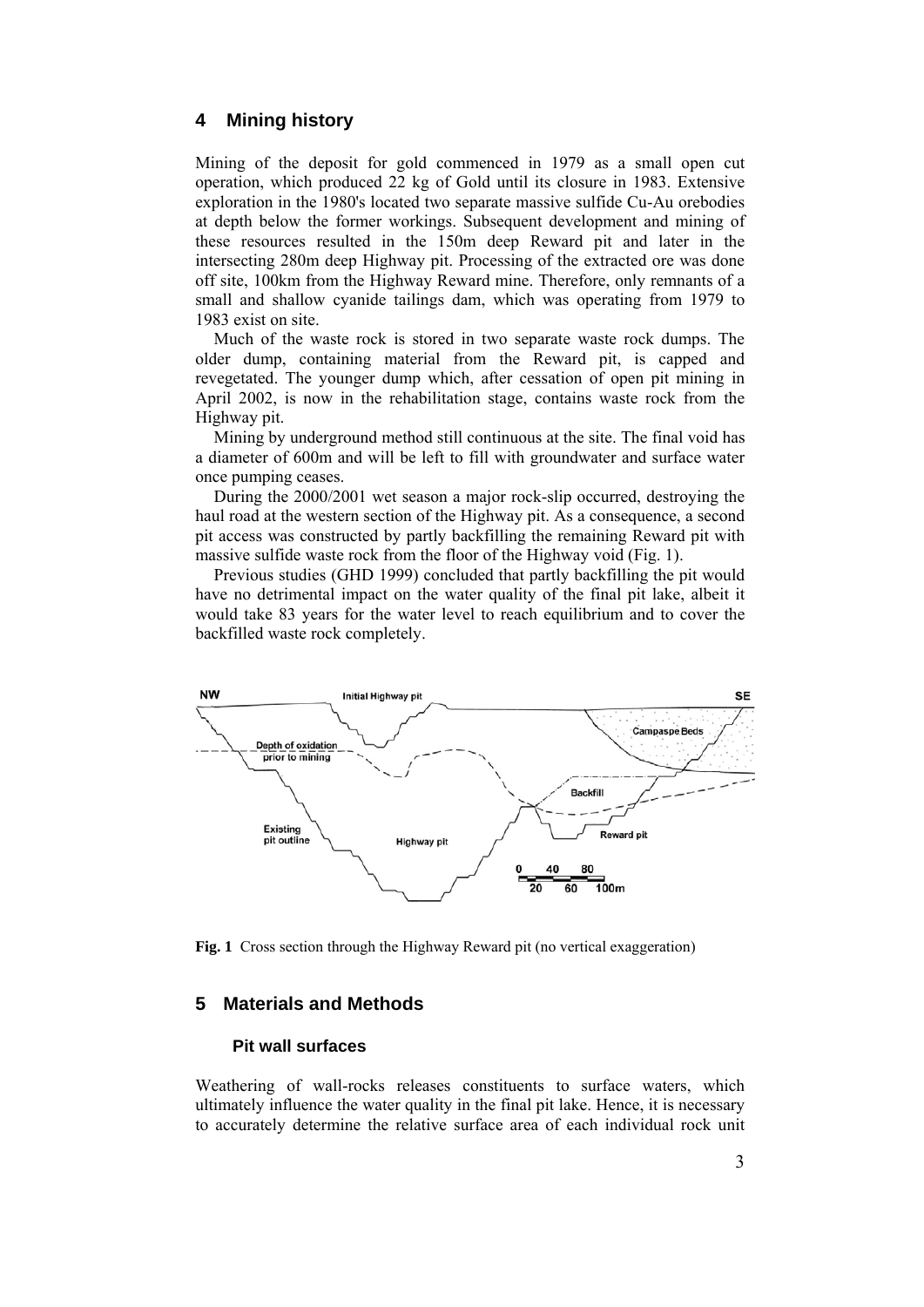present in the pit walls. The relative abundance of the different rock units exposed along the pit wall was established using the geological mine plan in combination with TurboCAD Professional 5. In order to assess the runoff contribution from the different rock units to the final pit water composition, a detailed mineralogical and chemical classification of the various rock types was completed. Eighty-three core samples were obtained from drill holes, which intersect the present pit wall, and inspected for their texture, mineralogy, sulfide morphology and weathering status. In addition, ten 5kg wall-rock bulk samples were collected at representative sites along the haul road. Sample aliquots were milled in a chrome steel ring mill. The samples were submitted to Australian Laboratory Services in Brisbane. Sample powders were dissolved in a hot HF- $HNO<sub>3</sub>-HClO<sub>4</sub>$  acid mixture, leached with HCl and analysed by inductively coupled plasma atomic emission spectrometry (ICP-AES) for Al, As, Ba, Ca, Cd, Cu, Fe, K, Mg, Mn, Na, Pb, S, Sb, Se, Si and Zn.

The mineralogy of the bulk samples was determined by X-ray diffraction (XRD, Siemens D5005, from 1° to 60°) at the Advanced Analytical Centre (AAC), James Cook University (JCU), Cairns.

### **Mineral efflorescences**

Secondary minerals were collected from pitwalls and waste rocks along the haul road. Samples were generally scraped off with a knife into an airtight HDPE bag or polystyrene sample container. Other samples included secondary mineral coated rock fragments. Samples were processed under an optical microscope, separating the primary rock material from the secondary mineral sample. The efflorescences were analysed by XRD at the JCU AAC.

#### **5.3 Seasonal groundwater characteristics**

Groundwater was sampled in April and November 2001 from 9 different groundwater seeps flowing into the pit. Flow rates were measured at the discharge points. Measurements of temperature, pH and conductivity were conducted in the field using a Horiba U-10 water quality checker. Sample bottles for dissolved metals were filled, sealed with no headspace and kept on ice. Laboratory analysis was conducted within 24 hours of sample collection at the JCU Australian Centre for Tropical Freshwater Research (ACTFR), Townsville. Samples were analysed for Al, As, Ba, Ca, Cd, Co, Cr, Cu, Fe, K, Mg, Mn, Mo, Na, Ni, Pb, Sb, Se,  $SiO<sub>2</sub>$  and Zn, as well as pH, conductivity, alkalinity, hardness, TDS, nitrogen, sulphate, chloride, bicarbonate and carbonate.

Prior to analysis, the water samples were filtered through 0.40μm filter paper. The solids accumulating on the filter paper were investigated with a JEOL 6300 scanning electron microscope by energy dispersive X-ray microanalyser system (SEM-EDS) at the JCU AAC, Cairns. SEM-EDS data were then compared with the output files from the geochemical simulation computer program PHREEQC 2.8.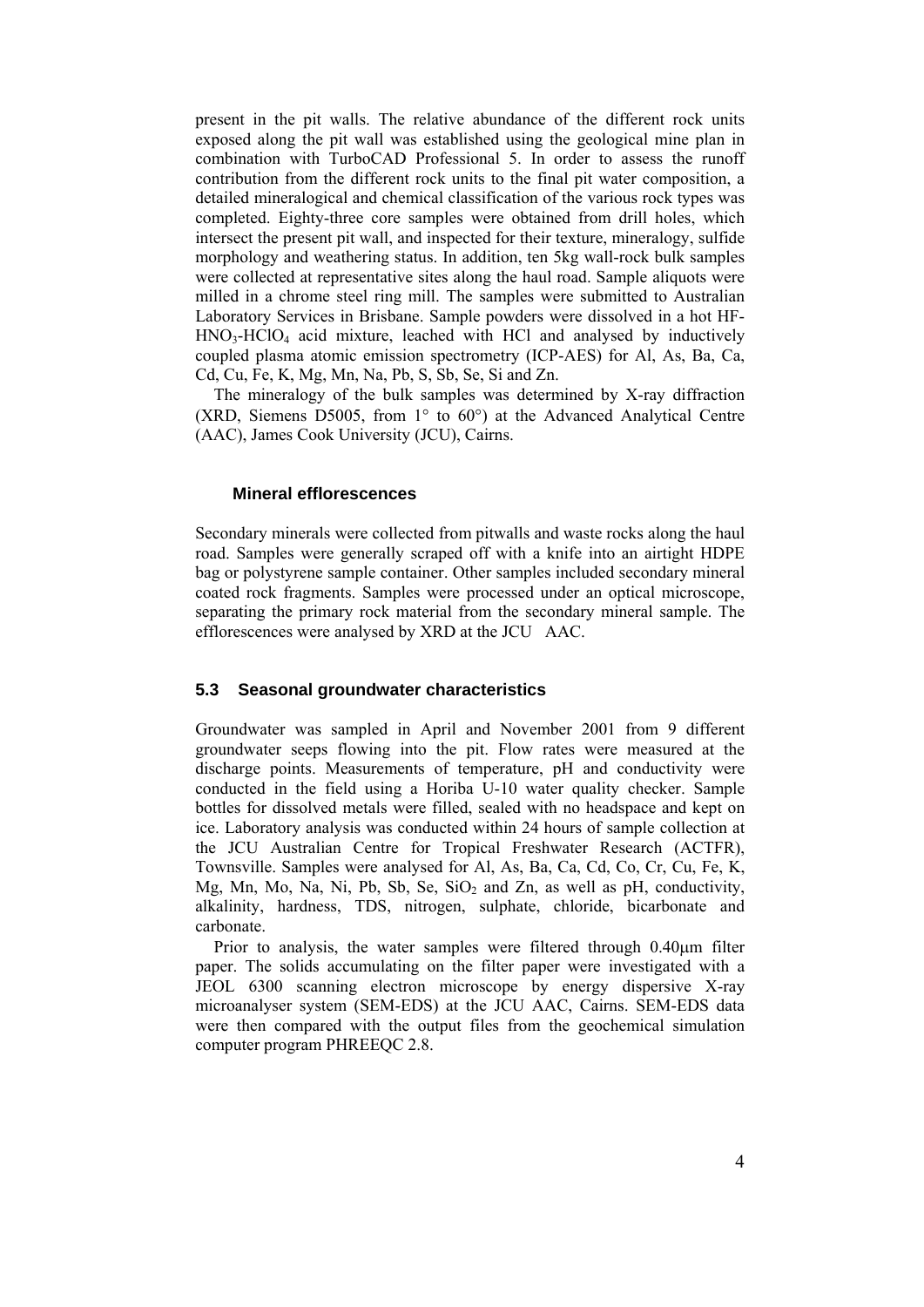#### **5.4 Wall-rock leaching experiments**

The weathering and leaching behaviour of the pit wall-rocks were simulated using artificial pit wall sections. These were created from the bulk samples for a 200-day kinetic experiment. Ten leaching tables of the size 40x60x5cm were constructed from high-density polyethene (HDPE). The bulk samples were screened, and rock sizes  $\geq 3$ cm  $\varnothing$  were washed with deionized water to separate and retain the soluble mineral fraction prior to cutting the rock in half. The halves were then glued with their cut side onto the leaching tables, representing part of the solid pit wall. The water used for cleaning the samples was evaporated, and the evaporate, together with the finer rock material was evenly applied onto the solid pit wall samples present on the leaching tables. The rock surface on each table was determined and the rainfall in mm/day was recalculated into ml/day for each individual leaching table. Water to the ten leaching tables was applied with a spray gun in a manner that simulated rainfall at the mine site. The period from November 1998 to April 2000 served as a basis for the rainfall values. These data were chosen, as they closely resembled the long-term rainfall data for the Highway Reward site. The duration of the accelerated kinetic experiment represents an actual time period of 1.5 years. This was achieved by drastically reducing the dry periods during which the oxidation is thought to be negligible (Fennemore et al. 1998). Runoff from the leaching tables was collected daily and measured for volume, pH and conductivity. Throughout the 200 day experiment, 12 leachate samples per table were collected and analysed by (ICP-AES) and Inductively Coupled Plasma Mass Spectrometry (ICP-MS) for Al, As, Ba, Ca, Cd, Cu, Fe, K, Mg, Mn, Na, Pb, S, Sb, Se, Si and Zn at the JCU AAC, Townsville.

### **5.5 Modelling**

Daily water volume and pit lake surface area in the void were calculated using the 1m contour lines of the mine plan and long term climate data in combination with TurboCAD Professional 5 and Excel spreadsheets. Volume calculations followed the general outline described by Tempel et al. (2000).

Water balance in the pit was calculated on a daily basis for 250 years, utilising the 1998-2002 rainfall and evaporation records from the mine site. Groundwater inflow rates were assumed to remain constant at the measured levels. The rainfall model included different scenarios incorporating an increase in rainfall by up to 30%. Once the height of groundwater inflow reached the pitlake surface, groundwater inflow from this site was assumed not to add further to the overall pit-lake volume. This assumption was considered reasonable, as overall groundwater inflow rates were low and therefore insignificant in the overall water balance.

The leachate contribution from the different wall-rock units to the pit lake was calculated from the relative abundance of the wall-rock units and the leachate compositions obtained from the leaching experiments.

Results of the groundwater investigation, leaching experiments, evolving pit lake volume and lake surface, local meteorological records and evaporation rates were combined with PHREEQC 2.8 to model the chemical development of the Highway Reward pit lake for the first 20 years of filling.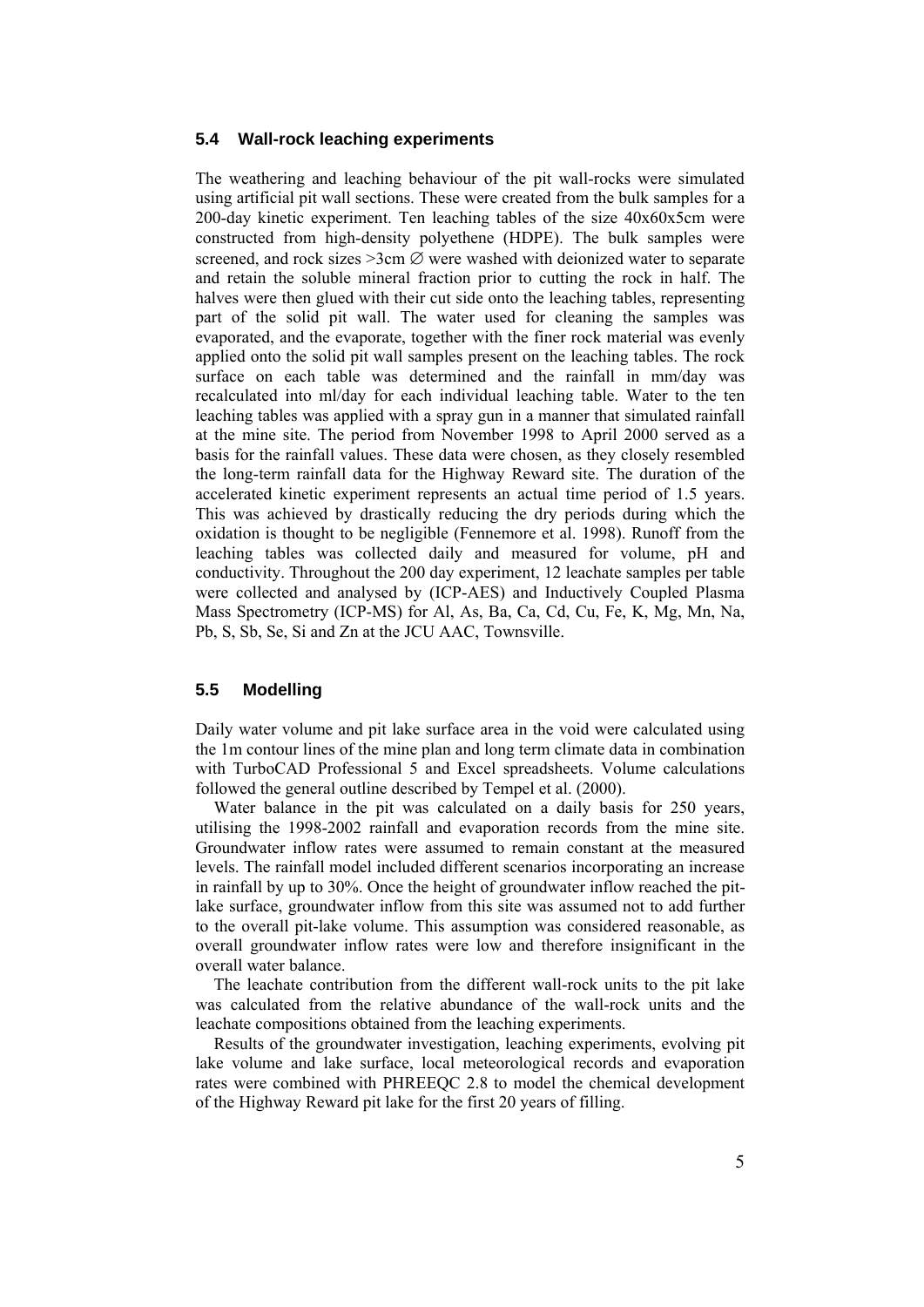## **6 Results and discussion**

#### **6.1 Pit wall geology, mineralogy and geochemistry**

Rock units exposed along the pit walls consist initially of 13% sulfidic dacite, 32% sulfidic rhyolite, 12% sulfidic breccia, 10% metasediments, 12% alluvial sediments, and 17% massive sulfides (pyrite-chalcopyrite-sphalerite). As the open pit fills with water the individual proportions of exposed pit wall areas change, submerging massive sulfide rocks at the pit floor, but increasing the relative presence of the backfilled waste rock. Furthermore, inspection of the 83 core samples showed that 72 samples (87%) contain pyrite either as massive or disseminated pyrite grains in the rock mass. Only 11 samples (13%) are free of pyrite and all but one of the pyrite free samples originate from the oxidised zone of the deposit.

The wall-rocks, which were used to construct the leaching tables, contain major quartz, pyrite, biotite, albite and plagioclase. Minor components include chalcopyrite, gypsum and clinochlore. Excluding the massive sulphide unit, the samples have an average sulphur concentration of 2.4 wt%. Calcium concentrations are below 0.4% in all but two samples, highlighting the low acid neutralising potential (ANP) of the host rock. Maximum concentrations for As (1050ppm), Cd (87ppm), Cu  $(2.71wt\%)$  and Zn  $(3.22wt\%)$  are reached in the massive sulfide samples.

#### **6.2 Mineral efflorescences**

The secondary minerals occurring on the pit walls were identified as römerite  $(Fe^{II}Fe^{III}$  (SO<sub>4</sub>)<sub>4</sub> 14H<sub>2</sub>O), copiapite  $(Fe^{II}Fe^{III}$ <sub>4</sub>(SO<sub>4</sub>)<sub>6</sub>(OH)<sub>2</sub> 20H<sub>2</sub>O), epsomite  $(MgSO<sub>4</sub> 7H<sub>2</sub>O)$ , bianchite  $(Zn,Fe)SO<sub>4</sub> 6H<sub>2</sub>O)$ , chalcanthite  $(CuSO<sub>4</sub> 5H<sub>2</sub>O)$ , atacamite  $(Cu_4Cl_2(OH)_6)$  and gypsum  $(CaSO_4 2H_2O)$ . Römerite, copiapite and bianchite can be classified as acid generating salts when dissolved in water. They cause low pH and high metal concentrations in the initial runoff with the onset of rainfall events (Bayless and Olyphant 1993). Wetting and drying of the pit walls, oxidation of sulfides in the wall-rock and acid weathering of gangue minerals produce acid runoff, which evaporates forming salt crusts.

#### **6.3 Seasonal groundwater characteristics**

Groundwater entering the pit is sodium-chloride rich and has a pH between 7.9 and 8.5 with the higher values occurring at the end of the dry season. Distinctly different results in TDS and hardness values in November as well as concentrations of Al, Ca, Cl, Fe, Na, Mg and Zn suggest that two different aquifers discharge into the pit. Groundwater entering at the north-western side of the pit has a lower conductivity and lower concentrations of Ca, Cl and most of the metals compared to the other ground water samples. Therefore, groundwater at the north-western side of the pit represents comparatively young water. The bed of a nearby creek could be the source of this particular seepage water.

 At each groundwater seepage point the physical and major chemical parameters of the groundwater were very similar in April and November 2001. Metal and metalloid concentrations, however, varied considerably, particularly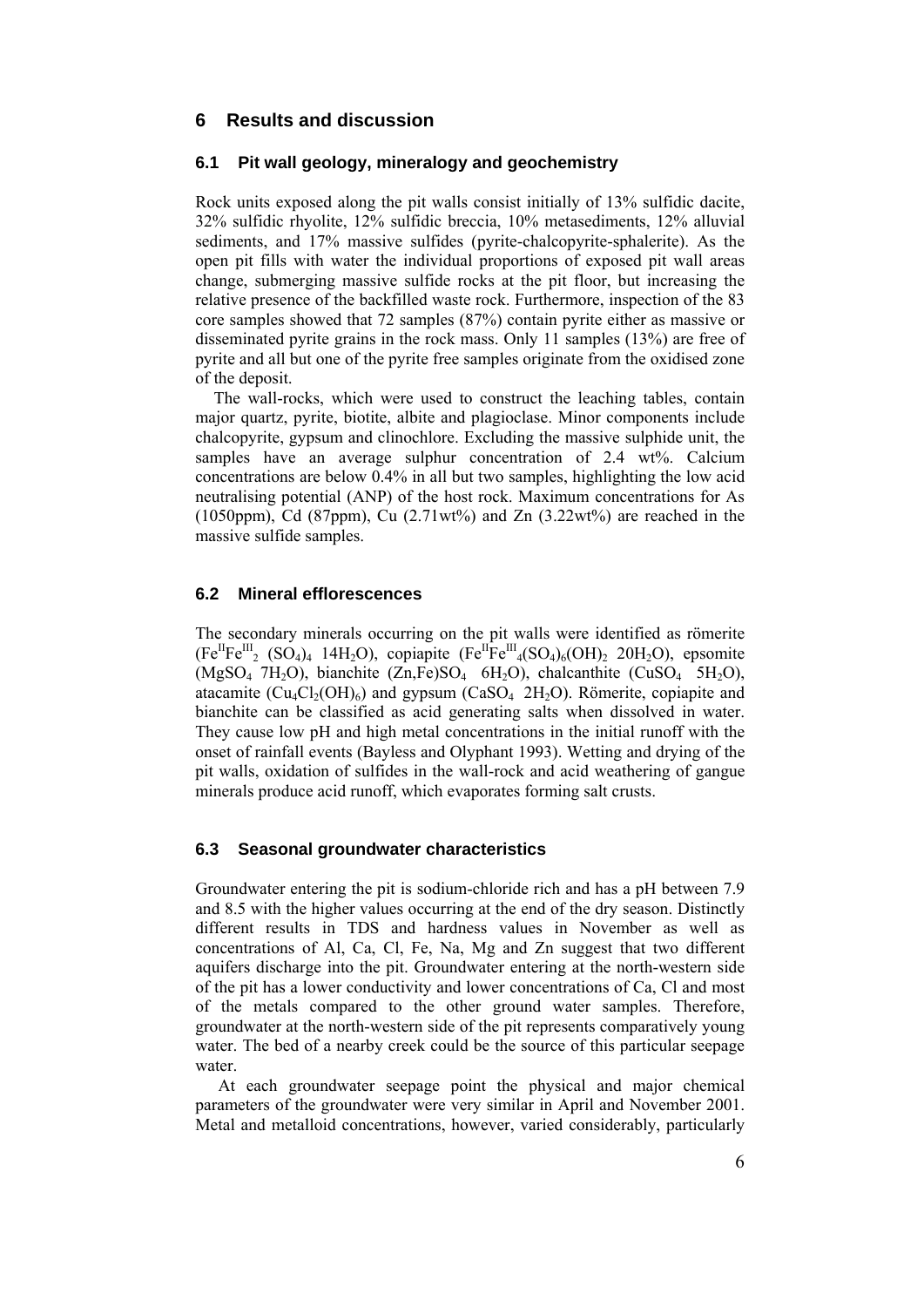Al, Fe, Mg, As and Se. Aluminium, Fe and Mg values were higher and As and Se values were consistently lower in the slightly higher pH groundwater collected in November 2001.

 Water accumulating at the pit floor had a pH ranging from 4.4 in April 2001 to 5.7 in November 2001. Water analyses revealed high concentrations of Al  $(2.5 - 8.1 \text{ mg/l})$ , Cd  $(0.3 - 0.8 \text{ mg/l})$ , Fe  $(12 - 101 \text{ mg/l})$ , Mg  $(30 - 37 \text{ mg/l})$  and Zn (58 - 60 mg/l) with the higher values occurring in the lower pH water collected in April 2001. Arsenic and Se are more abundant in higher pH waters (pH 5.7), which is in agreement with their increased solubility under more alkaline conditions (Eary 1999). The changes in pit floor water composition are thought to be due to a more alkaline groundwater dominated regime during the dry season (i.e. alkaline groundwater discharge >> acid runoff). Acid runoff water may dominate during the wet season (i.e. alkaline groundwater << acid runoff).

#### **6.4 Wall-rock leaching experiment**

Results from the 200-day leaching experiment indicate that runoff from the pitwalls will add significant acidity to the Highway Reward pit lake. Runoff water from the ten leaching tables had pH values ranging from 3.2 to 8.5. Such a diversity in pH values is due to the different mineralogical units present on the leaching tables. The abundance of pyrite in the wall-rock and its oxidation contribute significant acidity. The chemistry of the runoff water appears to be controlled by pH, ranging from <100 μg/l Fe in the more alkaline water to 63 mg/l in the most acid water. Sulfate concentrations ranged from 15.7 mg/l in runoff water from pyrite-free leaching tables to 387 mg/l runoff water from oxidised pyrite rich material. Runoff water from the pyrite rich leaching tables contained the highest heavy metal concentrations.

Three distinct types of runoff waters have been recognised. These are generated by particular wall-rock units (Table 1). The four rock units producing category "B" runoff are located in the upper, median and lower reaches of the pit wall, whereas the two rock units generating category "A" waters are located in the median reaches. The rock units causing the most acid category "C" waters originally only occurred at lower levels of the pit; however, due to back filling of waste rock, they are now present at higher levels.

| <b>CAPCLIFICITE</b> |                        |                                              |
|---------------------|------------------------|----------------------------------------------|
| runoff              | $pH \&$ conductivity   | Wall-rock units producing runoff water       |
| category            |                        |                                              |
| A                   | pH 3.5-4.8             | pyrite rich mixed breccias                   |
|                     | cond. 100-             | pyrite rich rhyolites                        |
|                     | $400$ mS/cm            |                                              |
| В                   | pH 6-8.5               | strongly weathered rhyolites at the southern |
|                     |                        | end of the pit                               |
|                     | cond. $\leq 100$ mS/cm | sheared sediments                            |
|                     |                        | brecciated dacites                           |
|                     |                        | sand sized volcanoclastics                   |
| C                   | pH < 4                 | massive sulfide from the lower pit           |
|                     | cond. >800mS/cm        | backfilled waste rock                        |

**Table 1**. Different runoff categories and associated rock types from 200 day leaching experiment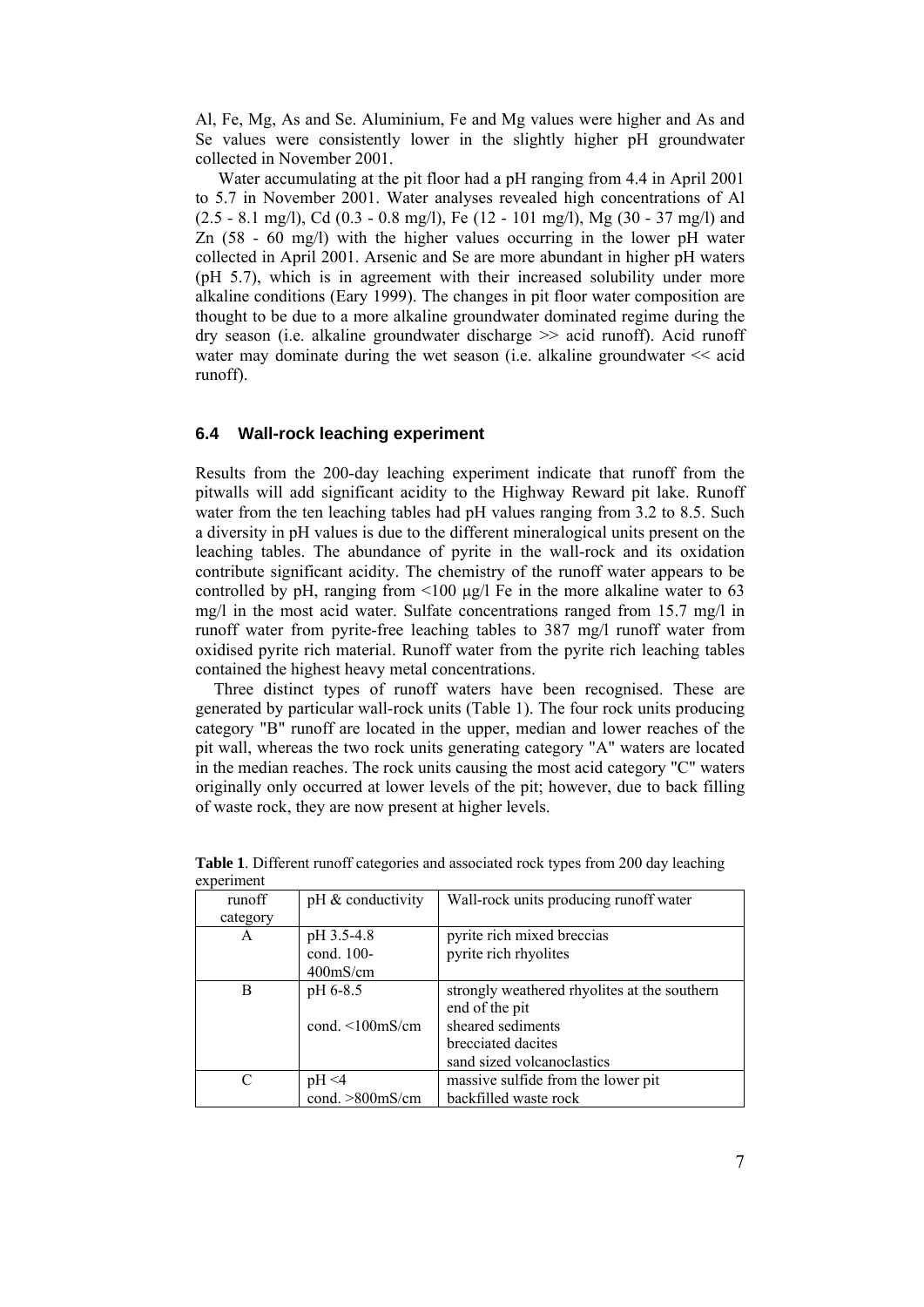The retention of some of the rainfall as pore water on the leaching tables resulted in the runoff water volume from the tables being generally 120ml less then the applied water volume. This implies that a corresponding daily rainfall of less than 2mm does not produce any runoff, assuming a rainfall penetration depth of <3cm into the wall-rock and the application of water as intense rainfall events. In reality, the depth to which rainfall will penetrate the pit walls will vary considerably and rainfall events will be spread over 24 hours. Therefore, the volume of rainfall needed to produce runoff might be considerable higher in the case of the open pit.

Category "A" runoff waters display slightly decreasing acid pH and strongly decreasing conductivity. Category "B" waters show stable near neutral pH and falling conductivity values. Category "C" waters develop to more acid pH and increasing conductivity values.

Backfilling parts of the pit with acid generating rock will have a profound impact on the water quality of a future pit lake. In order to establish the overall chemical composition of the future pit lake water, the runoff waters from all individual leaching tables were combined, producing a pH value of 3.8. Bearing in mind that groundwater inflow was not considered, this is close to pH 4.5 measured in ponds on the pit floor in April 2001.

The experiment demonstrated that the two most acid generating rocks of category "C" would determine the pH of the open pit lake despite the fact that they only account for 17% of the total pit wall surface area. Category "B" rock units produce slightly alkaline runoff waters, in two out of four cases. Nevertheless, the buffering capacities of the waters are too low to compensate for the acid generation of category "C" waters.

The development of pH and conductivity indicates that weathering of sulfides and gangue minerals on the leaching tables play an important role in runoff formation. Category "A" runoff displays stable slightly acid pH values, but a decreasing conductivity over time indicates that weathering reactions are slow. Runoff produced by category "B" wall-rocks produce stable neutral to alkaline pH values and low conductivities. These rocks contain negligible and very disseminated amounts of sulfides and therefore weathering is slow, with only little contribution to the bulk runoff chemistry. Category "C" runoff on the other hand displays falling acid pH and rising conductivity values, indicating that sulphide weathering is still accelerating and a likely source for metal and metalloids in the runoff water.

#### **6.5 Modelling**

 8 The results of the hydrologic modelling suggest that the pit lake will fill to a depth of approximately 100m within 90 years from the start of flooding and will, even under the modelled increased rainfall conditions, not be able to cover the entire backfill. Metal concentrations in the lake water are predicted to increase by approximately 100%. However, for the modelled time period, concentrations for most metals will remain below the ANZECC and ARMCANZ (2000) water quality guidelines for livestock consumption. However, the chemistry of the pit lake was modelled for only 20 years. At the end of the 20 year modelling period the lake is predicted to get into contact with the sulfide waste rock of the access ramp, and water quality will most likely deteriorate. Deterioration will be due to continual wetting and drying of the waste rock along the waterline and the predicted, by then advanced, oxidation of the uncapped sulfide rock. This advanced oxidation would lead to the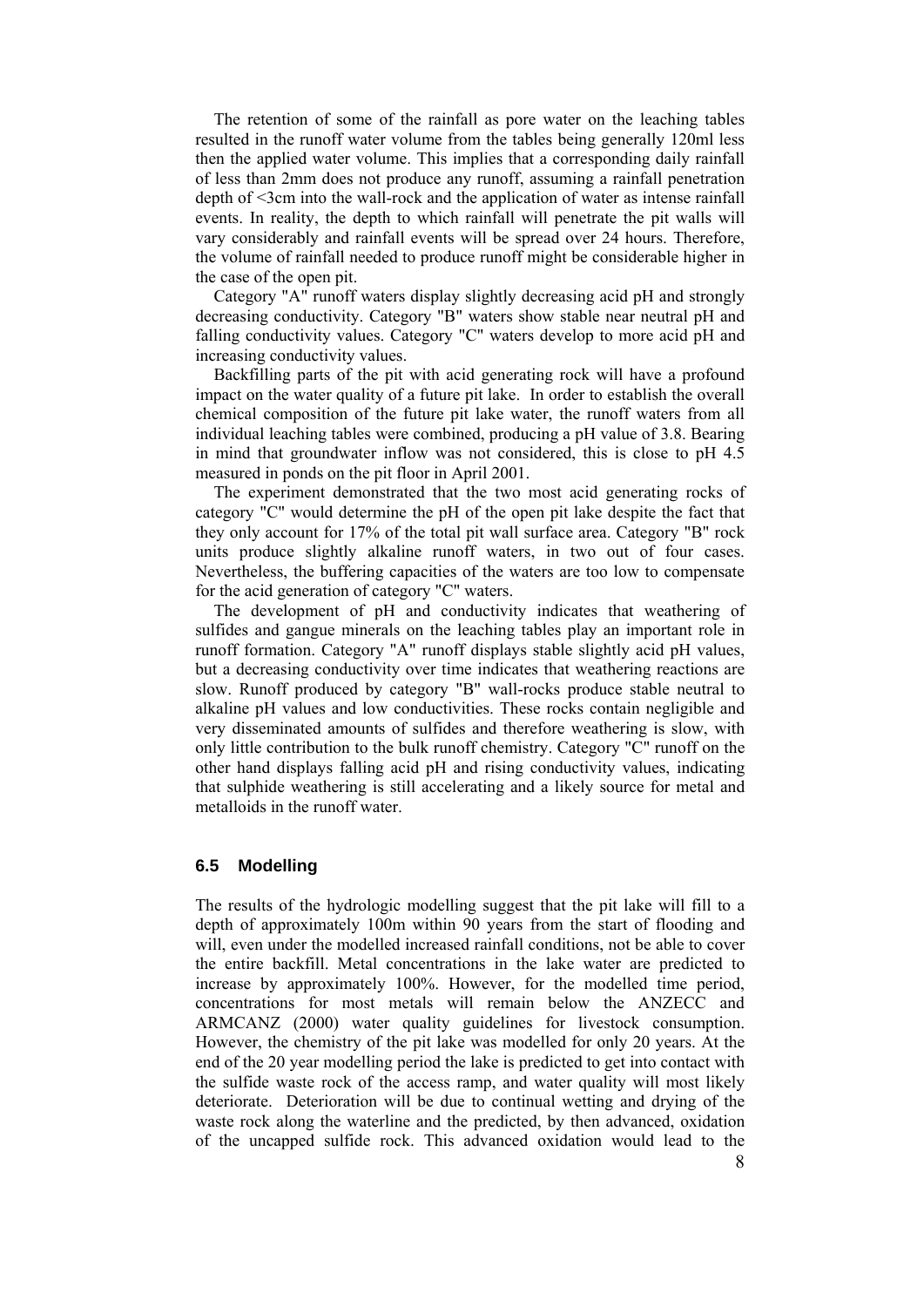generation and accumulation of acid generating salts in the waste rock. These salts will be easily dissolved upon flooding – lowering the pH of the pit lake water and increasing metal concentrations. Further, the flooding of the lower slopes of the access ramp will change the natural angle of repose (Bryant 1991) of the dumped waste rock material and might therefore result in the partial slumping of the access ramp into the pit lake, further releasing accumulated soluble acid generating salts into the open pit water body

# **7 Conclusion**

The final mining void of the Highway Reward copper-gold deposit will be left to fill with groundwater and surface water upon mine closure. A detailed mineralogical and geochemical study of the pit walls combined with hydrological and hydrochemical data and kinetic laboratory experiments has revealed that the pit water quality will be controlled by (a): sulfide oxidation in the pit walls; (b): dissolution of acid generating salts during rainfall events; (c): groundwater inflow and chemistry.

The water at the base of the pit is a mixture of groundwater and runoff from the pit walls. Lower pH values of the pit water have been detected during the wet season corresponding to active acid generation in the exposed sulfidic wallrocks and dissolution of mineral efflorescences. A higher pH of the pit water during the dry season is possibly caused by a dominating inflow of higher pH groundwater during this time.

Mineralogical investigations of the pit wall material, kinetic data from ten leaching experiments, and geochemical modelling with PHREEQC indicate that the pit lake will have an acid character and be initially only moderately rich in dissolved metals. The acid generating salts on the pit walls may be an important contributor to this acidity as they dissolve in the rising pit lake water. As the pit lake reaches the height of the backfill, fluctuations in water table and eventual saturation of the sulfidic waste rock will lead to an increase in pit lake metal concentrations and lowering of the lake pH.

### **Acknowledgements**

This research has been funded by Thalanga Copper Mines.